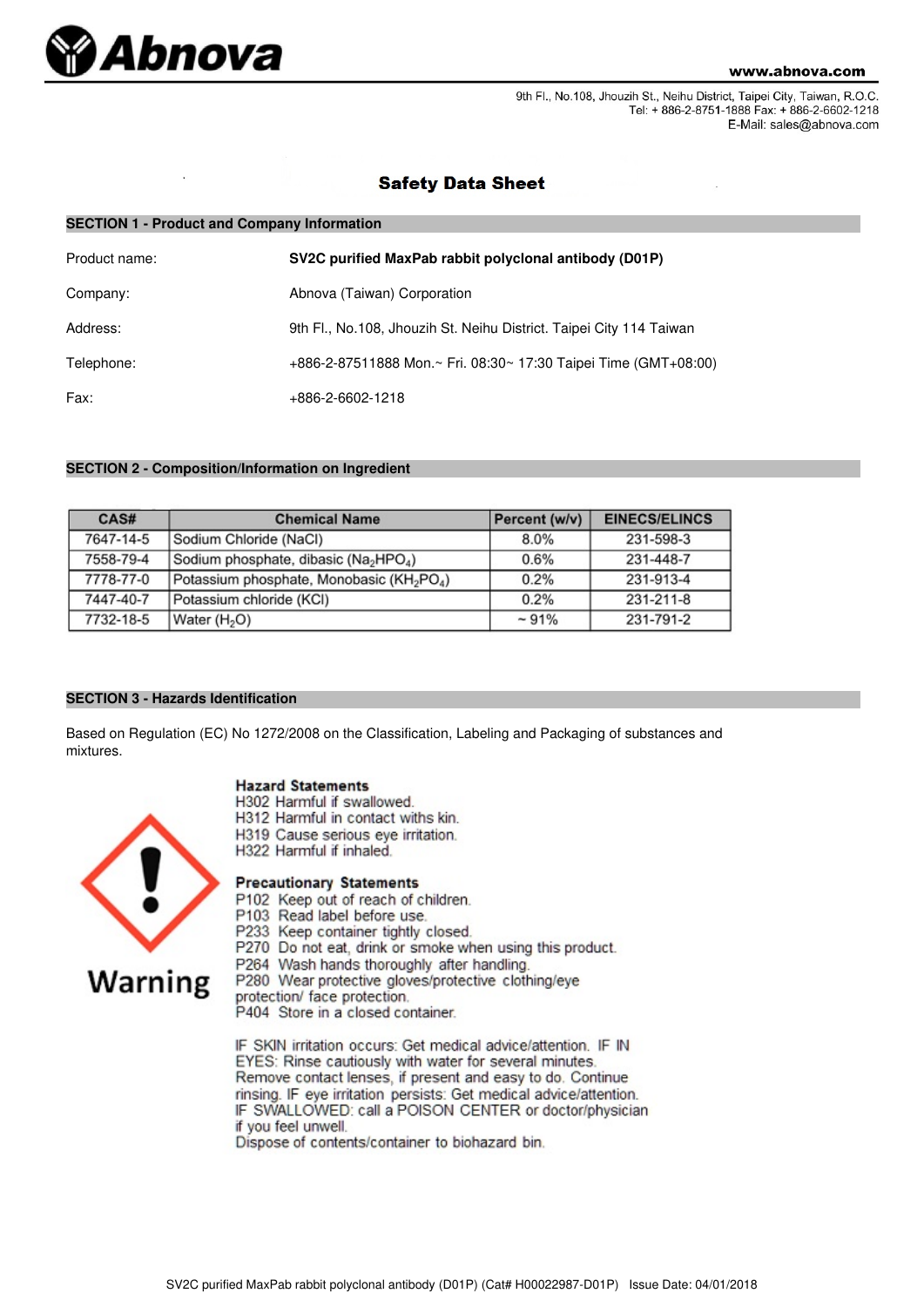

9th Fl., No.108, Jhouzih St., Neihu District, Taipei City, Taiwan, R.O.C. Tel: + 886-2-8751-1888 Fax: + 886-2-6602-1218 E-Mail: sales@abnova.com

# **Safety Data Sheet**

## **SECTION 4 - First aid measures**

| Eyes:               | Flush eyes with plenty of water for at least 15 minutes, occasionally lifting the upper and<br>lower eyelids. Get medical aid.                                                             |
|---------------------|--------------------------------------------------------------------------------------------------------------------------------------------------------------------------------------------|
| Skin:               | Flush skin with plenty of water for at least 15 minutes while removing contaminated clothing<br>and shoes. Get medical aid if irritation develops or persists. Wash clothing before reuse. |
| Ingestion:          | Do not induce vomiting. If victim is conscious and alert, give 2-4 cupfuls of milk or water.<br>Never give anything by mouth to an unconscious person. Get medical aid.                    |
| Inhalation:         | Remove from exposure and move to fresh air immediately. If not breathing, give artificial<br>respiration. If breathing is difficult, give oxygen. Get medical aid.                         |
| Notes to Physician: | Treat symptomatically and supportively.                                                                                                                                                    |

| <b>SECTION 5 - Fire fighting measures</b> |                                                                                                                                                                                                                                                                                              |  |  |
|-------------------------------------------|----------------------------------------------------------------------------------------------------------------------------------------------------------------------------------------------------------------------------------------------------------------------------------------------|--|--|
| Fire Extinguisher Type:                   | Use water spray, dry chemical, carbon dioxide, or chemical foam.                                                                                                                                                                                                                             |  |  |
| Fire Fighting Procedure:                  | As in any fire, wear a self-contained breathing apparatus in pressure-demand,<br>MSHA/NIOSH (approved or equivalent), and full protective gear. During a fire, irritating and<br>highly toxic gases may be generated by thermal decomposition or combustion. Substance is<br>noncombustible. |  |  |
| NFPA Rating:                              | (estimated) Health: 1; Flammability: 0; Instability: 0                                                                                                                                                                                                                                       |  |  |

| SECTION 0 - ACCIDENTAL I EIEASE INEASURES |                                                                                                                                                                                                                                 |  |
|-------------------------------------------|---------------------------------------------------------------------------------------------------------------------------------------------------------------------------------------------------------------------------------|--|
| General Information:                      | Use proper personal protective equipment as indicated in Section 8.                                                                                                                                                             |  |
| Spills/Leaks:                             | Vacuum or sweep up material and place into a suitable disposal container. Clean up spills<br>immediately, observing precautions in the Protective Equipment section. Avoid generating<br>dusty conditions. Provide ventilation. |  |

| <b>SECTION 7 - Handling and storage</b> |                                                                                                                                                |  |  |  |
|-----------------------------------------|------------------------------------------------------------------------------------------------------------------------------------------------|--|--|--|
| Handling:                               | Wash thoroughly after handling. Use with adequate ventilation. Avoid contact with eyes,<br>skin, and clothing. Avoid ingestion and inhalation. |  |  |  |
| Storage:                                | Stored at -20°C                                                                                                                                |  |  |  |

## **SECTION 8 - Exposure Controls**

**SECTION 6 - Accidental release measures**

Eyes: Keep appropriate distance from eyes when using this product.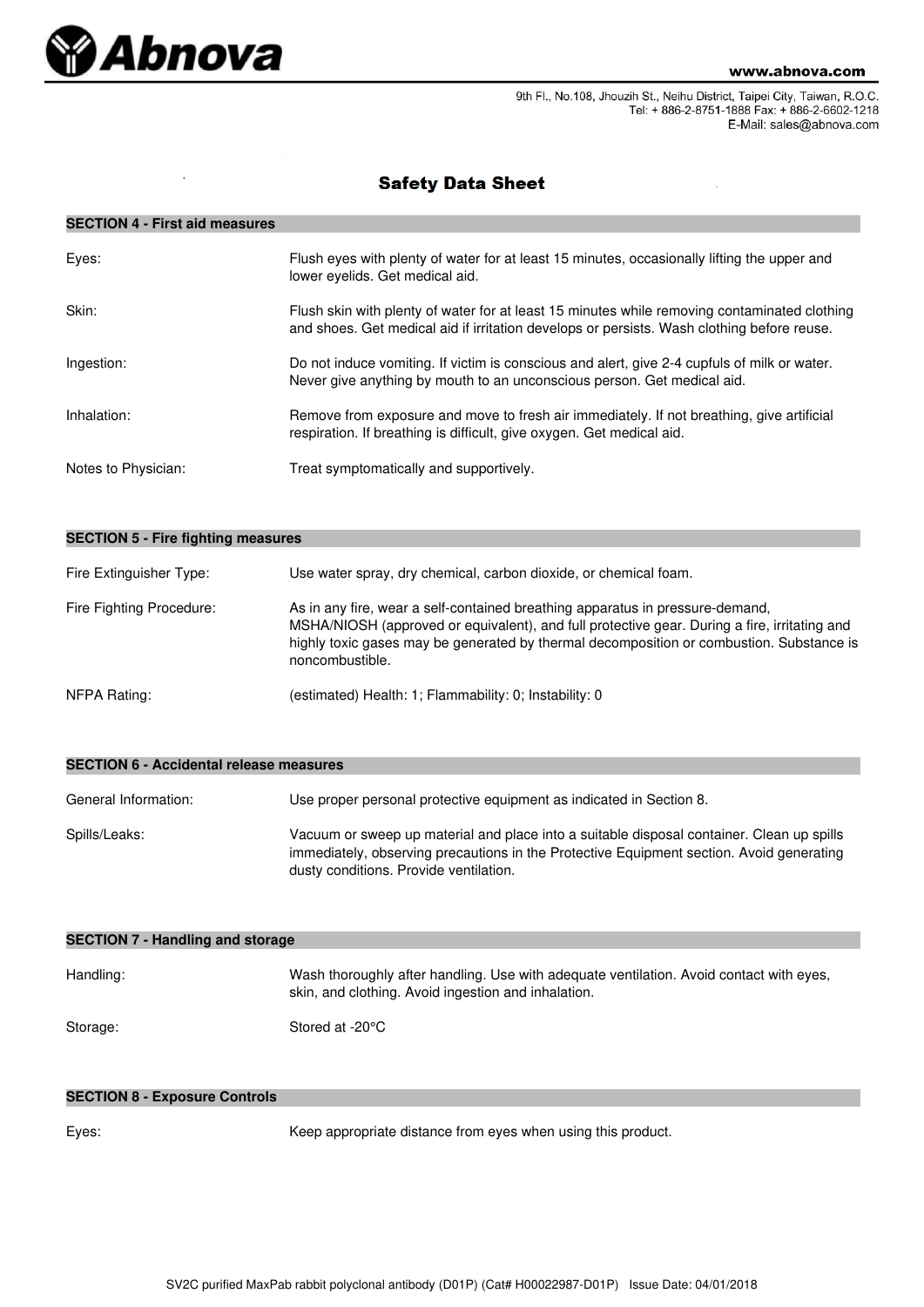

9th Fl., No.108, Jhouzih St., Neihu District, Taipei City, Taiwan, R.O.C.<br>Tel: + 886-2-8751-1888 Fax: + 886-2-6602-1218 E-Mail: sales@abnova.com

| <b>SECTION 9 - Physical and chemical properties</b> |                       |  |  |
|-----------------------------------------------------|-----------------------|--|--|
| Appearance:                                         | <b>Buffer: Liquid</b> |  |  |
| pH:                                                 | 7.4                   |  |  |
| Boiling point:                                      | Not available         |  |  |
| Vapor density:                                      | Not available         |  |  |
| Vapor pressure:                                     | Not available         |  |  |
| Density (g cm-3):                                   | Not available         |  |  |
| Flash point:                                        | Not available         |  |  |
| Explosion limits:                                   | Not available         |  |  |
| Auto ignition temperature:                          | Not available         |  |  |

# **Safety Data Sheet**

|  |  |  |  | <b>SECTION 10 - Stability and reactivity</b> |
|--|--|--|--|----------------------------------------------|
|--|--|--|--|----------------------------------------------|

| Stability:           | Stable.                                                                                                                                                                           |
|----------------------|-----------------------------------------------------------------------------------------------------------------------------------------------------------------------------------|
| Conditions to avoid: | Heating above room temperature, freezing, contaminating.                                                                                                                          |
| Materials to avoid:  | Note that individual ingredients are incompatible with acids, heavy metals, metallic salts,<br>bromine, dimethylsulfate, copper, dichloromethane, carbondisulfide and peptidases. |
| Dangerous reactions: | In the case of fire see section 5.                                                                                                                                                |

## **SECTION 11 - Toxicological information**

| Epidemiology:         | No information found |
|-----------------------|----------------------|
| Teratogenicity:       | No information found |
| Reproductive Effects: | No information found |
| Mutagenicity:         | No information found |
| Neurotoxicity:        | No information found |

## **SECTION 12 - Ecological information**

Not available

**SECTION 13 - Disposal Considerations**